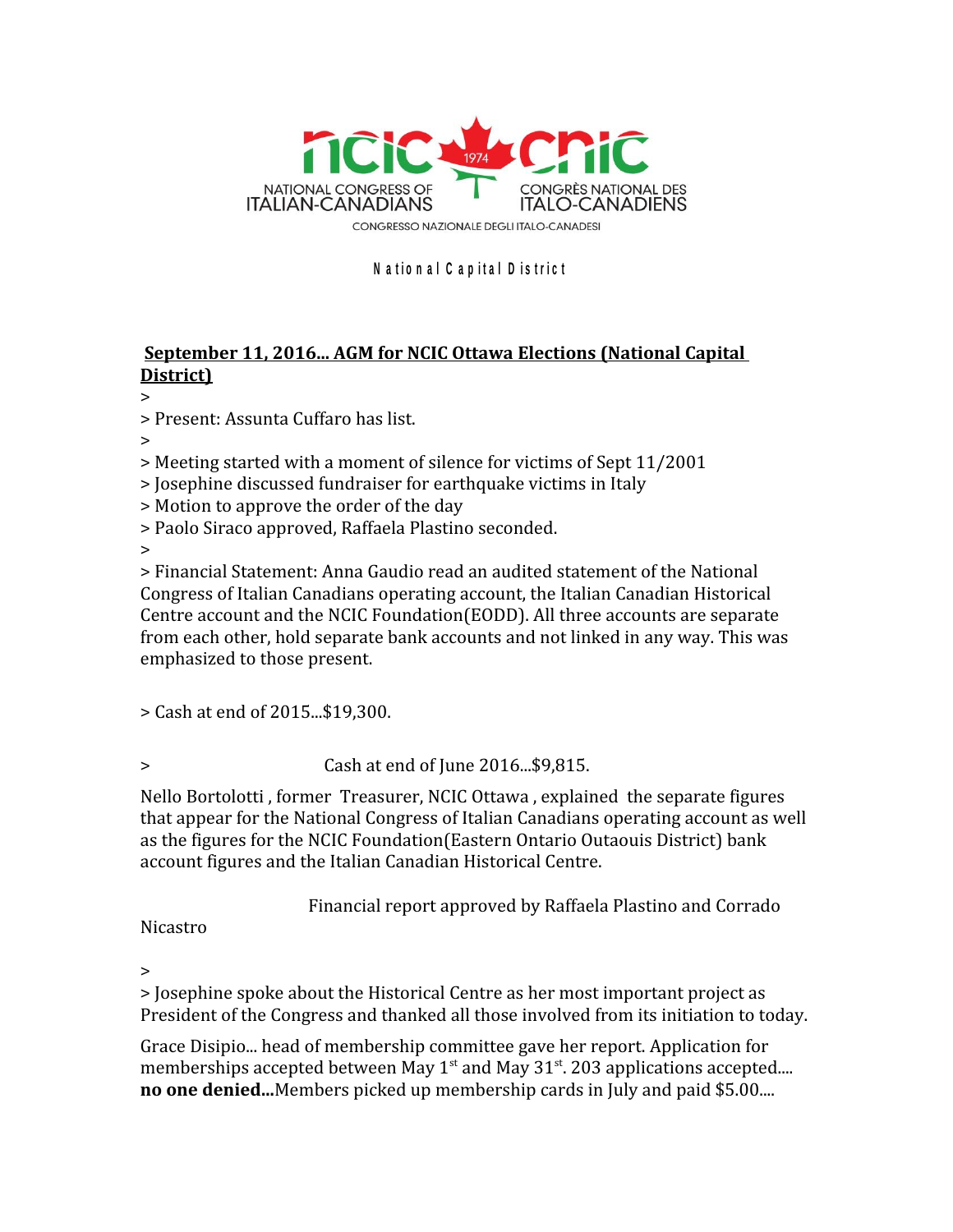Local newspaper L'Ora di Ottawa were asked to announce Congress membership drive... denied... Chin radio accepted to announce this only in last week of drive. Mobility issues of members were addressed by the Congress

>

## > Election **of new Board Members**

> > Michael Tibollo : President of Electoral Committee

> Election Committee members : Pasquale Iannitti, Angelina Mangone, Frank > Plastino

> Michael Tibollo brings greetings from Toronto and discusses role of Congress > in community.

> Luciano Gonnella comments on the lack of media at this important community

> and gives a short tribute to Josephine for all her work in the > past 20 years.

| > Michael Tibollo explains the order of positions elected: President, First VP |
|--------------------------------------------------------------------------------|
| > 2 <sup>nd</sup> VP, Secretary, Treasurer and 8-10 Directors.                 |

| $\geq$                                                                       | Motion for secret ballot Article 6by Giuseppe seconded by                   |  |  |  |
|------------------------------------------------------------------------------|-----------------------------------------------------------------------------|--|--|--|
| $\geq$                                                                       | Raffaela Plastino                                                           |  |  |  |
| $\geq$                                                                       | Nominations for other candidates as President need to have                  |  |  |  |
| >                                                                            | written executive summary  no summary  no nomination                        |  |  |  |
| >                                                                            | Macaluso proposes that an oral executive summary should be                  |  |  |  |
| >                                                                            | accepted                                                                    |  |  |  |
| >                                                                            | Cargnello states constitution should be followed                            |  |  |  |
| >                                                                            | Tibollo asks members 3 times and rejects Macaluso proposal.                 |  |  |  |
| >                                                                            | Tibollo introduces Trina as candidate as President                          |  |  |  |
| $\geq$                                                                       |                                                                             |  |  |  |
|                                                                              | > Election of President: Tibollo introduces Trina Costantini-Powell         |  |  |  |
| >                                                                            |                                                                             |  |  |  |
| >                                                                            |                                                                             |  |  |  |
| >                                                                            | Trina gives members her reasons for running as President                    |  |  |  |
| >                                                                            | Tibollo introduces Enzo Bertorelli as candidate for President               |  |  |  |
| >                                                                            | Enzo gives members his reasons for running as President                     |  |  |  |
| >                                                                            | Vote beginspresidents of organizations get 2 ballots if they hold           |  |  |  |
| both an active individual membership and are representing their association. |                                                                             |  |  |  |
| >                                                                            | Scrutineers for vote counting are Cynthia Nuzzi and                         |  |  |  |
| >                                                                            | Raffaela Plastino                                                           |  |  |  |
| >                                                                            | Votes counted by Angelina Mangone and Pasquale Iannitti                     |  |  |  |
| >                                                                            | Tina Costantini - Powell declared new President.                            |  |  |  |
| >                                                                            |                                                                             |  |  |  |
|                                                                              | > Vote for 2 Vice Presidents: Candidates are Carla Minoli Lappa and Michael |  |  |  |
| Aquilino                                                                     |                                                                             |  |  |  |
| >                                                                            | Enzo Bertorelli nominated from the floor by Giovanni                        |  |  |  |
| >                                                                            | Saracino and Seconded by Giovanni Maiorino                                  |  |  |  |
| >                                                                            | Due to length of time it took to elect President                            |  |  |  |
| >                                                                            | proposal to elect 2 VP's put to show of hands only.                         |  |  |  |
| >                                                                            | Candidates left the room as proposed by Brunetta                            |  |  |  |